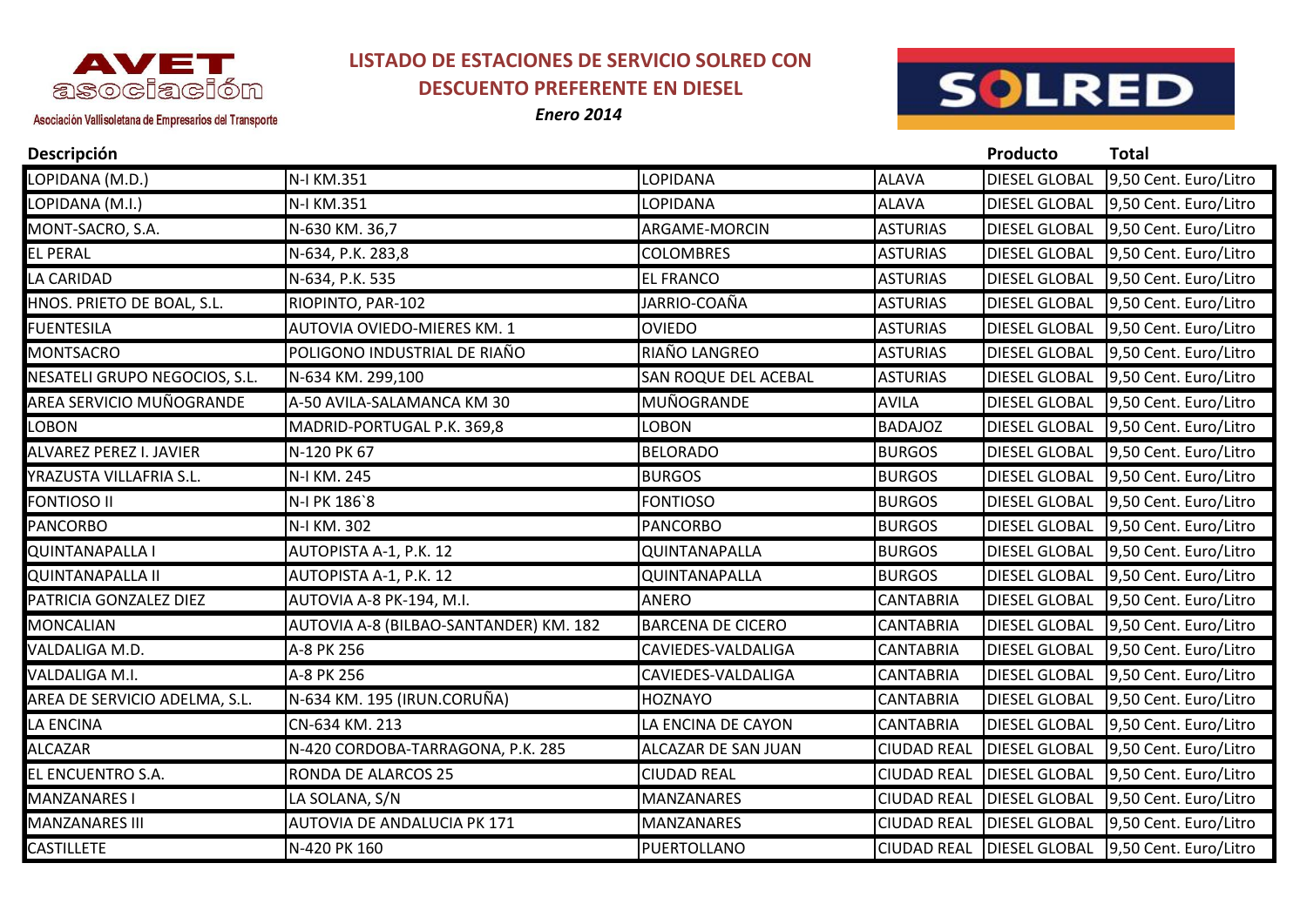| STA. CRUZ DE MUDELA I                                    | AUTOVIA DE ANDALUCIA PK 217                                     | STA. CRUZ DE MUDELA   |                  | CIUDAD REAL   DIESEL GLOBAL | 9,50 Cent. Euro/Litro               |
|----------------------------------------------------------|-----------------------------------------------------------------|-----------------------|------------------|-----------------------------|-------------------------------------|
| TOMELLOSO II                                             | SOCUELLAMO, 92                                                  | <b>TOMELLOSO</b>      |                  | CIUDAD REAL DIESEL GLOBAL   | 9,50 Cent. Euro/Litro               |
| REPSOL LA JONQUERA                                       | N-II KM. 772,5 M.I.                                             | LA JONQUERA           | <b>GERONA</b>    | <b>DIESEL GLOBAL</b>        | 9,50 Cent. Euro/Litro               |
| REPSOL MAS MORATO                                        | N-II PK 772 (M.D.)                                              | LA JONQUERA           | GERONA           | <b>DIESEL GLOBAL</b>        | 9,50 Cent. Euro/Litro               |
| LA EUROPEA                                               | A-7 P.K. 7 5                                                    | LA JUNQUERA           | GERONA           | <b>DIESEL GLOBAL</b>        | 9,50 Cent. Euro/Litro               |
| <b>E.S. MONDRAGON</b>                                    | AP-1, PK 27, MONDRAGON, VITORIA-EIBAR                           | ARRASATE-MONDRAGON    | GUIPUZCOA        | <b>DIESEL GLOBAL</b>        | 9,50 Cent. Euro/Litro               |
|                                                          | GUREGAS ARBURANTES, S.L.-BEASAINN-I, PK-419 MADRID-IRUN M.DCHO. | <b>BEASAIN</b>        | GUIPUZCOA        | <b>DIESEL GLOBAL</b>        | 9,50 Cent. Euro/Litro               |
| E.S. EZKORIATZA                                          | AP-1 GI627 VITORIA-EIBAR                                        | <b>EZKORIATZA</b>     | GUIPUZCOA        | <b>DIESEL GLOBAL</b>        | 9,50 Cent. Euro/Litro               |
| <b>E.S HERNANI M.D</b>                                   | AUTOPISTA AP-8 PK 22,420                                        | <b>HERNANI</b>        | GUIPUZCOA        | <b>DIESEL GLOBAL</b>        | 9,50 Cent. Euro/Litro               |
| <b>E.S HERNANI M.I</b>                                   | AUTOPISTA AP-8 P.K 22,420                                       | <b>HERNANI</b>        | GUIPUZCOA        | <b>DIESEL GLOBAL</b>        | 9,50 Cent. Euro/Litro               |
| HNOS ESPINO E.S. SL M.IREKALDE IZDGI-2132, PK-0.4 - M.I. |                                                                 | <b>HERNANI</b>        | GUIPUZCOA        | <b>DIESEL GLOBAL</b>        | 9,50 Cent. Euro/Litro               |
| HNOS ESPINO ESTACION DE SERVICIOGI-2132, PK-0.4          |                                                                 | <b>HERNANI</b>        | GUIPUZCOA        | <b>DIESEL GLOBAL</b>        | 9,50 Cent. Euro/Litro               |
| <b>ESKORTZA</b>                                          | DE LETXUMBORRO, SN                                              | <b>IRUN</b>           | GUIPUZCOA        | <b>DIESEL GLOBAL</b>        | 9,50 Cent. Euro/Litro               |
| PUNTXAS, S.L                                             | N-121 A KM. 86,8                                                | <b>IRUN</b>           | GUIPUZCOA        | <b>DIESEL GLOBAL</b>        | 9,50 Cent. Euro/Litro               |
| ZAISA                                                    | TERMINAL DE ZAISA-BEHOBIA                                       | <b>IRUN</b>           | GUIPUZCOA        | <b>DIESEL GLOBAL</b>        | 9,50 Cent. Euro/Litro               |
| ZAISA III                                                | POLIGONO IND. ZAISA III, PAR-3                                  | <b>IRUN</b>           | GUIPUZCOA        | <b>DIESEL GLOBAL</b>        | 9,50 Cent. Euro/Litro               |
| LEGORRETA                                                | N-I, PK.425 (M.I)                                               | <b>LEGORRETA</b>      | GUIPUZCOA        | <b>DIESEL GLOBAL</b>        | 9,50 Cent. Euro/Litro               |
| <b>OARSO</b>                                             | N-I PK 469,1 (M.D.)                                             | <b>OIARTZUN</b>       | GUIPUZCOA        | <b>DIESEL GLOBAL</b>        | 9,50 Cent. Euro/Litro               |
| <b>OIARTZUN</b>                                          | CTRA. N-I P.K. 469, 1                                           | <b>OIARTZUN</b>       | GUIPUZCOA        | <b>DIESEL GLOBAL</b>        | 9,50 Cent. Euro/Litro               |
| <b>IRURA</b>                                             | N-1 P.K. 441                                                    | <b>VILLABONA</b>      | GUIPUZCOA        | <b>DIESEL GLOBAL</b>        | 9,50 Cent. Euro/Litro               |
| VILLABONA, S.A.                                          | N-I KM. 445                                                     | <b>VILLABONA</b>      | <b>GUIPUZCOA</b> | <b>DIESEL GLOBAL</b>        | 9,50 Cent. Euro/Litro               |
| <b>GUARROMAN</b>                                         | N-IV AUTOVIA DE ANDALUCIA KM. 280                               | <b>GUARROMAN</b>      | <b>JAEN</b>      | <b>DIESEL GLOBAL</b>        | 9,50 Cent. Euro/Litro               |
| <b>GUARROMAN II</b>                                      | <b>N-IV KM 280</b>                                              | <b>GUARROMAN</b>      | <b>JAEN</b>      | <b>DIESEL GLOBAL</b>        | 9,50 Cent. Euro/Litro               |
| AREA DE SEVICIO CALAHORRA S.A.                           | N-232, P.K.353,700                                              | CALAHORRA             | <b>LA RIOJA</b>  | <b>DIESEL GLOBAL</b>        | 9,50 Cent. Euro/Litro               |
| BENES PRODUCTOS PETROLIFEROS, SDE ARAGON, 7              |                                                                 | LOGROÑO               | LA RIOJA         | <b>DIESEL GLOBAL</b>        | 9,50 Cent. Euro/Litro               |
| <b>LAS GAUNAS</b>                                        | DE MADRID, 25                                                   | LOGROÑO               | LA RIOJA         | <b>DIESEL GLOBAL</b>        | 9,50 Cent. Euro/Litro               |
| PRADOOLMO, S.L.                                          | N-601, P.K. 2,77                                                | <b>ALBIRES</b>        | LEON             | <b>DIESEL GLOBAL</b>        | 9,50 Cent. Euro/Litro               |
| SARMIENTO FUERTES, S.L.                                  | N-630 GIJON-SEVILLA KM. 161,5                                   | <b>ARDON</b>          | <b>LEON</b>      | <b>DIESEL GLOBAL</b>        | 9,50 Cent. Euro/Litro               |
| CALDAS DE LUNA                                           | A-66 KM. 62                                                     | <b>CALDAS DE LUNA</b> | <b>LEON</b>      |                             | DIESEL GLOBAL 9,50 Cent. Euro/Litro |
| <b>CAMBIER S.A</b>                                       | N-VI P.K. 391.200                                               | CAMPONARAYA           | <b>LEON</b>      | <b>DIESEL GLOBAL</b>        | 9,50 Cent. Euro/Litro               |
| EL TELENO, S.A.                                          | N-VI KM. 335                                                    | <b>COMBARROS</b>      | <b>LEON</b>      | <b>DIESEL GLOBAL</b>        | 9,50 Cent. Euro/Litro               |
| GRUPO ALFA GESTIONES PETROLIFER CR N-120, PK 435,3       |                                                                 | LA BAROSA-CARUCERO    | <b>LEON</b>      | <b>DIESEL GLOBAL</b>        | 9,50 Cent. Euro/Litro               |
| <b>VILLAOBISPO</b>                                       | N-621 P.K. 4,5                                                  | <b>LEON</b>           | <b>LEON</b>      | <b>DIESEL GLOBAL</b>        | 9,50 Cent. Euro/Litro               |
| MANSILLA S.L.                                            | VALLADOLID, S/N                                                 | MANSILLA DE LAS MULAS | <b>LEON</b>      | <b>DIESEL GLOBAL</b>        | 9,50 Cent. Euro/Litro               |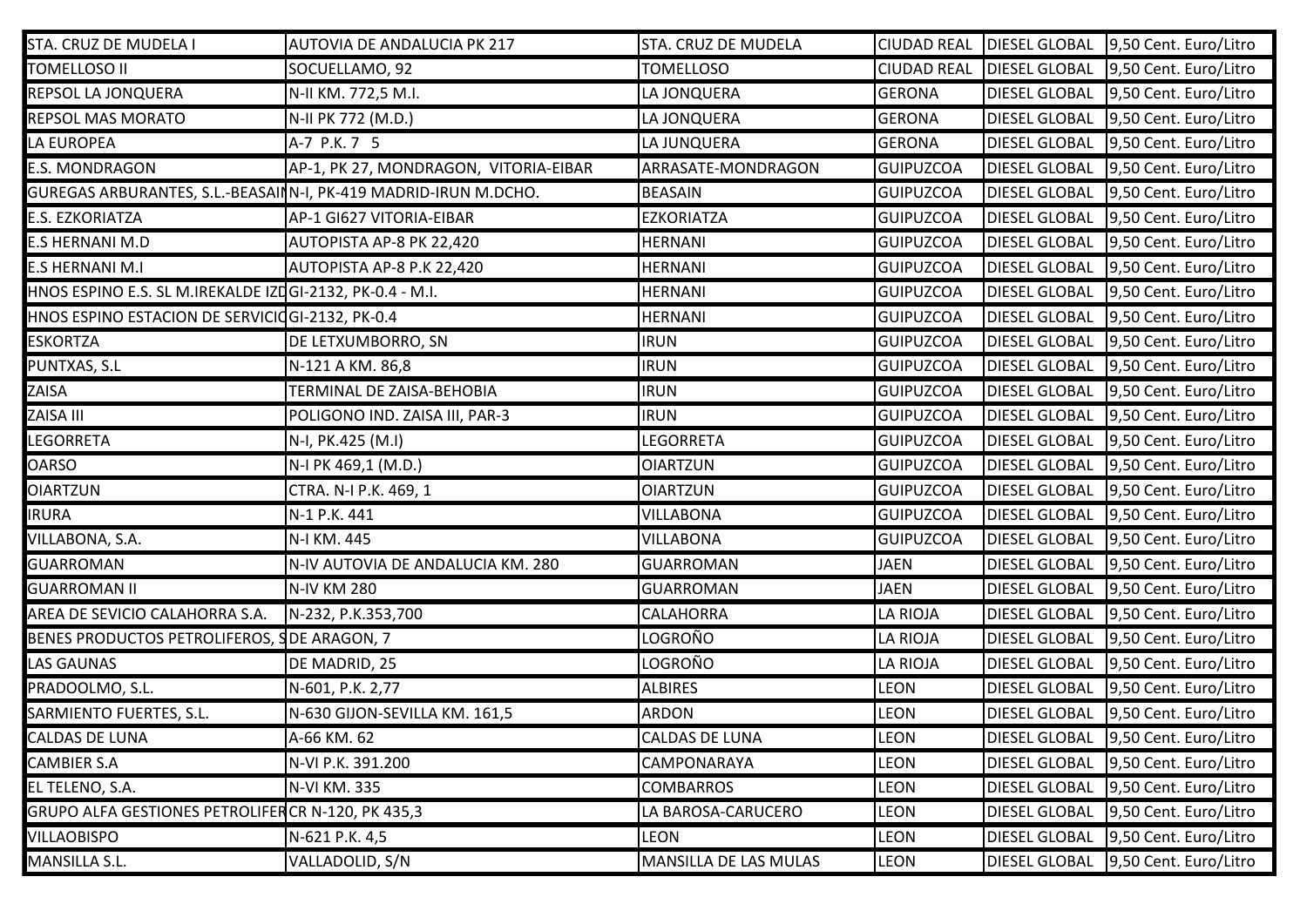| GASOMANZANAL, S.L.            | N-VI, PK-345                             | <b>MANZANAL DEL PUERTO</b>     | <b>LEON</b>    | <b>DIESEL GLOBAL</b> | 9,50 Cent. Euro/Litro |
|-------------------------------|------------------------------------------|--------------------------------|----------------|----------------------|-----------------------|
| E.S. VILLAVIDEL DCH.          | A-231 KM 9 (M. DCH)                      | <b>ONZONILLA</b>               | LEON           | <b>DIESEL GLOBAL</b> | 9,50 Cent. Euro/Litro |
| E.S. VILLAVIDEL IZQ.          | A-231 KM.9 (M. IZQ.)                     | <b>ONZONILLA</b>               | <b>LEON</b>    | <b>DIESEL GLOBAL</b> | 9,50 Cent. Euro/Litro |
| PONFERRADA M.D.               | A-6, PK-390.4                            | PONFERRADA                     | <b>LEON</b>    | <b>DIESEL GLOBAL</b> | 9,50 Cent. Euro/Litro |
| PONFERRADA M.I.               | A-6, PK-390.4                            | PONFERRADA                     | <b>LEON</b>    | <b>DIESEL GLOBAL</b> | 9,50 Cent. Euro/Litro |
| RIO SECO                      | A-66 KM. 25                              | RIO SECO DE TAPIA              | <b>LEON</b>    | <b>DIESEL GLOBAL</b> | 9,50 Cent. Euro/Litro |
| RIO SECO DE TAPIA II          | A-66 P.K. 26 M.I.                        | RIO SECO DE TAPIA              | LEON           | <b>DIESEL GLOBAL</b> | 9,50 Cent. Euro/Litro |
| E.S. NUEVO PARAMO, S.A.       | N-120 KM 309                             | SAN ANDRES DEL RABANEDO        | <b>LEON</b>    | <b>DIESEL GLOBAL</b> | 9,50 Cent. Euro/Litro |
| LUFEMA, S.L.                  | N-120, PK-308                            | <b>SAN ANDRES DEL RABANEDO</b> | <b>LEON</b>    | <b>DIESEL GLOBAL</b> | 9,50 Cent. Euro/Litro |
| E.S. NUEVO PARAMO, S.A.       | LE-441, PK 4,6                           | <b>SAN ANDRES DEL RABANEO</b>  | <b>LEON</b>    | <b>DIESEL GLOBAL</b> | 9,50 Cent. Euro/Litro |
| LISARMINIA, S.L.              | C-623, P.K.31                            | <b>SAN EMILIANO</b>            | <b>LEON</b>    | <b>DIESEL GLOBAL</b> | 9,50 Cent. Euro/Litro |
| PETROBIERZO, S.L.             | N-6 PK 371 P.I. BIERZO ALTO              | <b>SAN ROMAN DE BEMBIBRE</b>   | <b>LEON</b>    | <b>DIESEL GLOBAL</b> | 9,50 Cent. Euro/Litro |
| NUEVO PARAMO S.A.             | C-621 MAYORGA-ASTORGA PK 46,5            | SANTA MARIA DEL PARAMO         | <b>LEON</b>    | <b>DIESEL GLOBAL</b> | 9,50 Cent. Euro/Litro |
| SARMIENTO FUERTES             | N-630 KM. 186                            | TORAL DE LOS GUZMANES          | <b>LEON</b>    | <b>DIESEL GLOBAL</b> | 9,50 Cent. Euro/Litro |
| NUEVO PARAMO, S.A. MD         | N-601 KM. 301                            | VALDELAFUENTE                  | <b>LEON</b>    | <b>DIESEL GLOBAL</b> | 9,50 Cent. Euro/Litro |
| NUEVO PARAMO, S.A. MI         | N-601 KM. 301                            | VALDELAFUENTE                  | LEON           | <b>DIESEL GLOBAL</b> | 9,50 Cent. Euro/Litro |
| SARMIENTO FUERTES, S.L.       | N-630-GIJON SEVILLA PK 177               | VILLAMAÑAN                     | <b>LEON</b>    | <b>DIESEL GLOBAL</b> | 9,50 Cent. Euro/Litro |
| COMPLEJO SAN CRISTOBAL, SL.L  | N-VI KM. 488                             | <b>CORGO</b>                   | LUGO           | <b>DIESEL GLOBAL</b> | 9,50 Cent. Euro/Litro |
| LENCE TORRES, S.L.            | AUTOVIA A-6, PK-479 MD (CASTROVERDE)     | GOMEAN-O CORGO                 | LUGO           | <b>DIESEL GLOBAL</b> | 9,50 Cent. Euro/Litro |
| COMPLEJO SAN CRISTOBAL, S.L   | CTRA. DE SANTIAGO, KM 2                  | LUGO                           | LUGO           | <b>DIESEL GLOBAL</b> | 9,50 Cent. Euro/Litro |
| LENCE TORRES, S.L.            | <b>BENIGNO RIBERA</b>                    | <b>LUGO</b>                    | LUGO           | <b>DIESEL GLOBAL</b> | 9,50 Cent. Euro/Litro |
| LENCE TORRES, S.L.            | BENIGNO RIBERA, 50 PGNO. CEAO            | <b>LUGO</b>                    | LUGO           | <b>DIESEL GLOBAL</b> | 9,50 Cent. Euro/Litro |
| LENCE TORRES, S.L.            | <b>N-VI PK 498</b>                       | LUGO                           | LUGO           | <b>DIESEL GLOBAL</b> | 9,50 Cent. Euro/Litro |
| LENCE TORRES, S.L.            | SAN ROQUE, 90-92                         | <b>LUGO</b>                    | LUGO           | <b>DIESEL GLOBAL</b> | 9,50 Cent. Euro/Litro |
| <b>SAN CRISTOBAL</b>          | AVDA. BENIGNO RIVERA, 99 (POLIGONO CEAO) | <b>LUGO</b>                    | LUGO           | <b>DIESEL GLOBAL</b> | 9,50 Cent. Euro/Litro |
| E.S. EL MOLAR                 | A-1, PK. 41 (MARGEN IZQUIERDO)           | <b>EL MOLAR</b>                | MADRID         | <b>DIESEL GLOBAL</b> | 9,50 Cent. Euro/Litro |
| FUENLABRADA II                | N-401 KM. 18,700 M.I.                    | <b>FUENLABRADA</b>             | MADRID         | <b>DIESEL GLOBAL</b> | 9,50 Cent. Euro/Litro |
| PUENTE SAN FERNANDO           | N-II KM. 16,300                          | <b>SAN FERNANDO DE HENARES</b> | MADRID         | <b>DIESEL GLOBAL</b> | 9,50 Cent. Euro/Litro |
| LA ATALAYA DCHO.              | M-50, PK-66.5 M.D.                       | VILLAVICIOSA DE ODON           | MADRID         | <b>DIESEL GLOBAL</b> | 9,50 Cent. Euro/Litro |
| LA ATALAYA IZDO.              | M-50, PK-66.5 M.I.                       | VILLAVICIOSA DE ODON           | <b>MADRID</b>  | <b>DIESEL GLOBAL</b> | 9,50 Cent. Euro/Litro |
| HIJOS DE NAVARRO ROBLES, S.L. | N-344 KM 73,300                          | <b>JUMILLA</b>                 | MURCIA         | <b>DIESEL GLOBAL</b> | 9,50 Cent. Euro/Litro |
| NASERMO, S.L                  | NA-7000 KM 5,3                           | ARAZURI                        | <b>NAVARRA</b> | <b>DIESEL GLOBAL</b> | 9,50 Cent. Euro/Litro |
| CAMPSA ESTACIONES DE SERVICIO | N-121 PK 24                              | <b>BARASOAIN</b>               | NAVARRA        | <b>DIESEL GLOBAL</b> | 9,50 Cent. Euro/Litro |
| E.S NASERMO BERRIOZAR         | N-240 A,4                                | <b>BERRIOZAR</b>               | <b>NAVARRA</b> | <b>DIESEL GLOBAL</b> | 9,50 Cent. Euro/Litro |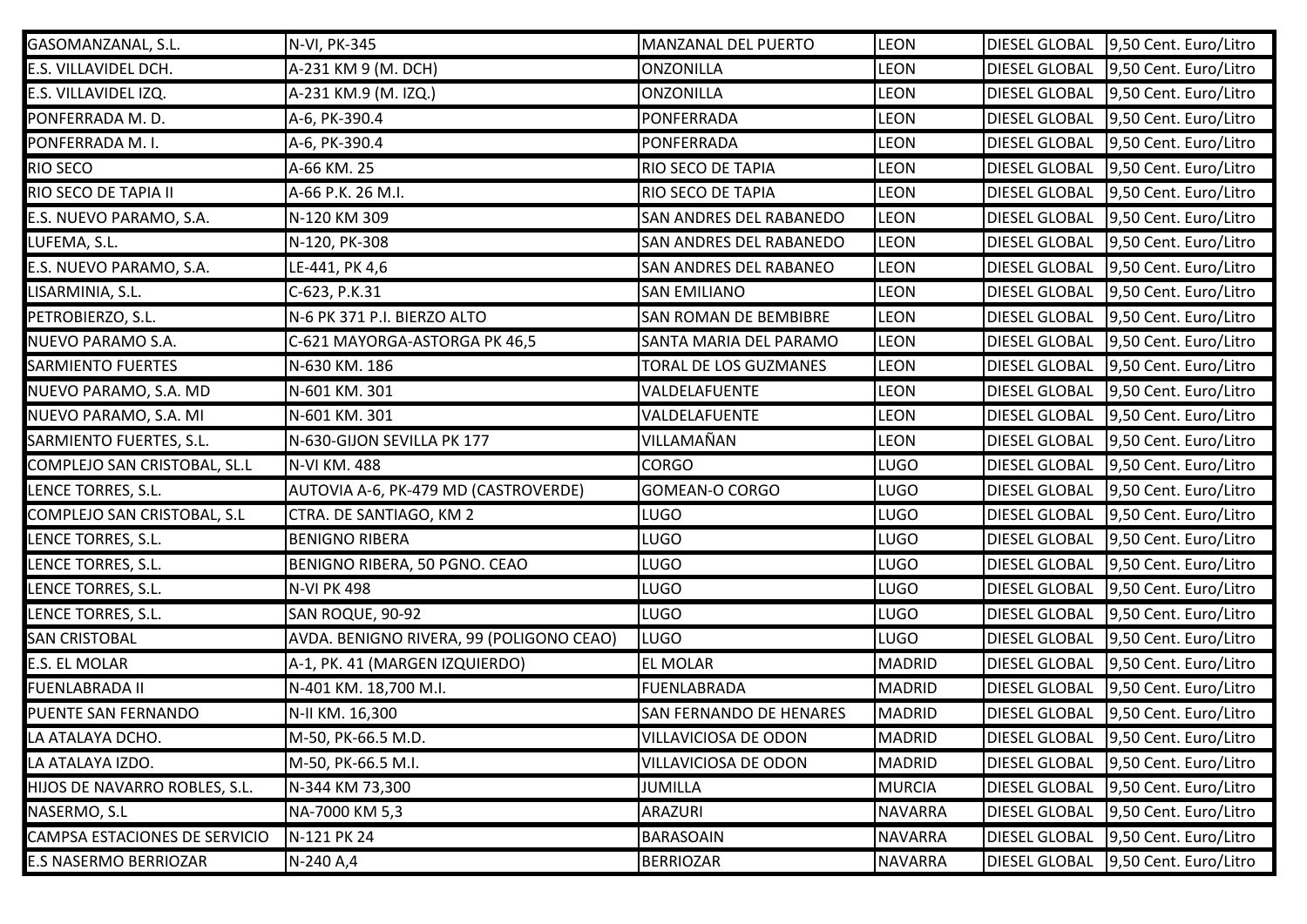| NASERMO S.L.                                    | N-232, PK-82                        | <b>CASTEJON</b>            | NAVARRA         | <b>DIESEL GLOBAL</b>     | 9,50 Cent. Euro/Litro |
|-------------------------------------------------|-------------------------------------|----------------------------|-----------------|--------------------------|-----------------------|
| NASERMO S.L.                                    | N-232, PK-82                        | <b>CASTEJON</b>            | NAVARRA         | <b>DIESEL GLOBAL</b>     | 9,50 Cent. Euro/Litro |
| NASERMO S.L.                                    | CTRA. N-232 KM. 116                 | <b>CORTES</b>              | NAVARRA         | <b>DIESEL GLOBAL</b>     | 9,50 Cent. Euro/Litro |
| <b>IMARCOAIN MARGEN DERECHO</b>                 | AUTOPISTA A-15 P.K. 75,5 M.D.       | <b>IMARCOAIN</b>           | NAVARRA         | <b>DIESEL GLOBAL</b>     | 9,50 Cent. Euro/Litro |
| IMARCOAIN MARGEN IZQUIERDO                      | AUTOPISTA A-15 P.K. 75,5 M.I.       | <b>IMARCOAIN</b>           | NAVARRA         | <b>DIESEL GLOBAL</b>     | 9,50 Cent. Euro/Litro |
| LEGASA DCHO.                                    | N-121A, PK-44.5                     | LEGASA                     | NAVARRA         | <b>DIESEL GLOBAL</b>     | 9,50 Cent. Euro/Litro |
| LEGASA IZDO.                                    | N-121A, PK-44.5                     | LEGASA                     | NAVARRA         | <b>DIESEL GLOBAL</b>     | 9,50 Cent. Euro/Litro |
| ESERGAS, S.L.                                   | N-240 P.K. 41                       | LIEDENA                    | NAVARRA         | <b>DIESEL GLOBAL</b>     | 9,50 Cent. Euro/Litro |
| NASERMO S.L                                     | $N-121,5$                           | <b>NOAIN</b>               | NAVARRA         | <b>DIESEL GLOBAL</b>     | 9,50 Cent. Euro/Litro |
| <b>ZUASTI</b>                                   | AUTOPISTA A-15 KM.102,5             | SARASA                     | NAVARRA         | <b>DIESEL GLOBAL</b>     | 9,50 Cent. Euro/Litro |
| ES ANAIZ EZCABA                                 | N-240 P.K. 15                       | SARASATE                   | NAVARRA         | <b>DIESEL GLOBAL</b>     | 9,50 Cent. Euro/Litro |
| VALTIERRA MARGEN DERECHO                        | AUTOPISTA A-15 P.K. 15,5 M.D.       | VALTIERRA                  | NAVARRA         | <b>DIESEL GLOBAL</b>     | 9,50 Cent. Euro/Litro |
| VALTIERRA MARGEN IZQUIERDO                      | AUTOPISTA A-15 P.K. 15, M.I.        | VALTIERRA                  | NAVARRA         | <b>DIESEL GLOBAL</b>     | 9,50 Cent. Euro/Litro |
| <b>URBICAIN S.L.</b>                            | PAMPLONA-BEHOVIA, P.K. 78           | <b>VERA DE BIDASOA</b>     | <b>NAVARRA</b>  | <b>DIESEL GLOBAL</b>     | 9,50 Cent. Euro/Litro |
| O MESON                                         | N-525, PK-137 (SALIDA 132)          | MESON DE EROSA-A GUDIÑA    | ORENSE          | <b>DIESEL GLOBAL</b>     | 9,50 Cent. Euro/Litro |
| BECERRIL DEL CARPIO, S.L.                       | CN-611 PALENCIA-SANTANDER PK 97,7   | <b>BECERRIL DEL CARPIO</b> | PALENCIA        | <b>DIESEL GLOBAL</b>     | 9,50 Cent. Euro/Litro |
| <b>DUEÑAS</b>                                   | N-620 KM. 87                        | <b>DUEÑAS</b>              | PALENCIA        | <b>DIESEL GLOBAL</b>     | 9,50 Cent. Euro/Litro |
| DUEÑAS IZQ                                      | CTRA. N-620 KM 87,5                 | <b>DUEÑAS</b>              | <b>PALENCIA</b> | <b>DIESEL GLOBAL</b>     | 9,50 Cent. Euro/Litro |
| EXPLOTACIONES RINCON SAN JOSE SN-620, P.K. 98,8 |                                     | <b>DUEÑAS</b>              | <b>PALENCIA</b> | <b>DIESEL GLOBAL</b>     | 9,50 Cent. Euro/Litro |
| JUAN JAVIER TEJEDOR                             | C-615 P.K. 83,100                   | FRESNO DEL RIO             | PALENCIA        | <b>DIESEL GLOBAL</b>     | 9,50 Cent. Euro/Litro |
| SERVICIOS OLMEDILLO, S.L.                       | N-620 PK 76                         | MAGAZ DE PISUERGA          | <b>PALENCIA</b> | <b>DIESEL GLOBAL</b>     | 9,50 Cent. Euro/Litro |
| JOAQUIN GOLDAR MARTINEZ, S.L.                   | CONCENTRACION PORCELARIA S/N        | <b>OSORNO</b>              | PALENCIA        | <b>DIESEL GLOBAL</b>     | 9,50 Cent. Euro/Litro |
| <b>BERRUGUETE</b>                               | C-613 KM. 18,2 CTRA. CIRCUNVALACION | PAREDES DE NAVA            | PALENCIA        | <b>DIESEL GLOBAL</b>     | 9,50 Cent. Euro/Litro |
| AREAS NORIEGA, S.L.                             | A-67 ENLACE SANTILLANA              | SANTILLANA DE CAMPOS       | PALENCIA        | <b>DIESEL GLOBAL</b>     | 9,50 Cent. Euro/Litro |
| ARADAN, C.B.                                    | N-620, P.K. 69,950                  | <b>TORQUEMADA</b>          | PALENCIA        | <b>DIESEL GLOBAL</b>     | 9,50 Cent. Euro/Litro |
| HOSTELERIA NORIEGA, S.L.                        | A-231 PK 99 SALIDA 99               | <b>VILLAHERREROS</b>       | PALENCIA        | <b>DIESEL GLOBAL</b>     | 9,50 Cent. Euro/Litro |
| HIDIFER, S.L.                                   | N-610 KM. 32.4                      | VILLARRAMIEL               | <b>PALENCIA</b> | <b>DIESEL GLOBAL</b>     | 9,50 Cent. Euro/Litro |
| <b>EL PANTANO</b>                               | C-615 KM. 28                        | <b>VILLOLDO</b>            | PALENCIA        | <b>DIESEL GLOBAL</b>     | 9,50 Cent. Euro/Litro |
| <b>SAN SIMON I</b>                              | A-9 SAN SIMON-VILABOA KM. 144       | <b>VILABOA</b>             |                 | PONTEVEDRA DIESEL GLOBAL | 9,50 Cent. Euro/Litro |
| <b>E.S. EL MARIN</b>                            | ANTONIO LOPEZ BORRASCA, 2-14        | SALAMANCA                  | SALAMANCA       | <b>DIESEL GLOBAL</b>     | 9,50 Cent. Euro/Litro |
| HNOS. NAVA AGUEDA, S.L.                         | N-I PK 107,400                      | CASTILLEJO DE MESLEO       | <b>SEGOVIA</b>  | <b>DIESEL GLOBAL</b>     | 9,50 Cent. Euro/Litro |
| HNOS. HUERTA BARAJAS, SL                        | N-VI P.K. 88,2 M.I.                 | <b>VILLACASTIN</b>         | <b>SEGOVIA</b>  | <b>DIESEL GLOBAL</b>     | 9,50 Cent. Euro/Litro |
| HNOS. HUERTAS, S.L.                             | <b>N-VI KM. 88</b>                  | <b>VILLACASTIN</b>         | <b>SEGOVIA</b>  | <b>DIESEL GLOBAL</b>     | 9,50 Cent. Euro/Litro |
| <b>SANTA CLARA</b>                              | N-IV PK 537,6                       | SEVILLA                    | <b>SEVILLA</b>  | <b>DIESEL GLOBAL</b>     | 9,50 Cent. Euro/Litro |